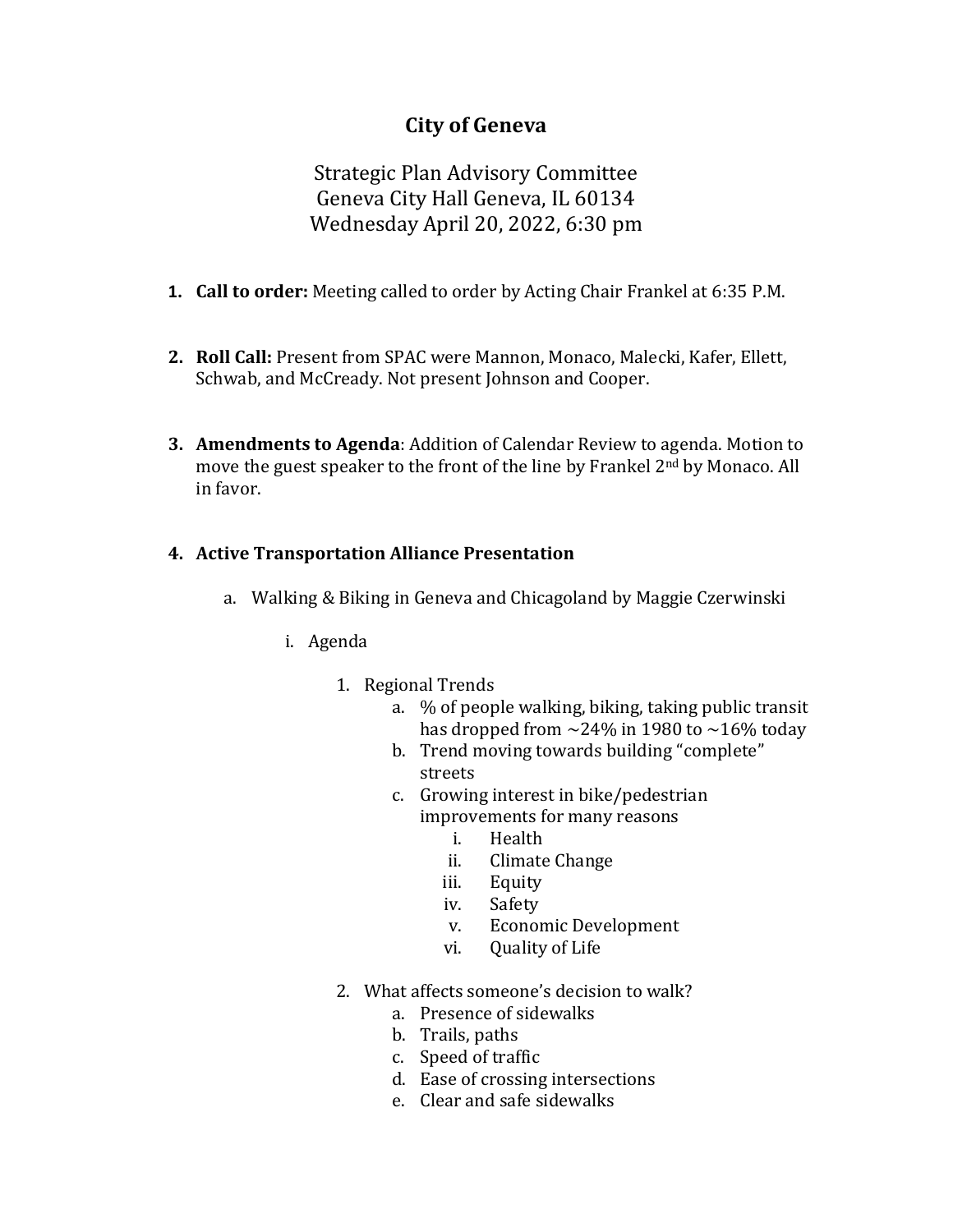- 3. What affects someone's decision to bike?
	- a. Presence of trails/paths
	- b. Presence of pavement markings
	- c. Speed of traffic
	- d. Ease of crossing intersections
	- e. Road conditions
- 4. Bike/Pedestrian Facilities
- 5. Programs
	- a. National Bike Month is May
	- b. Events/Education Opportunities<br>i. Host a Ride
		- i. Host a Ride
		- ii. Encourage bike safety<br>iii. Library displays
		-
		- iii. Library displays<br>iv. Photo contests iv. Photo contests<br>v. Bike Bingo
		-
		- v. Bike Bingo<br>vi. Fix-It Event
		- vi. Fix-It Events<br>vii. Commuter Ch Commuter Challenge (June  $6 - 19$ )
- 6. Funding Opportunities for Municipalities
- 7. Resources
	- a. atpolicy.org
	- b. activetrans.org/bikewalkeverytown
	- c. Google Groups:
		- i. Complete Streets Coalition<br>ii. West Suburban Advocate
		- West Suburban Advocate
	- d. [Developing bike and pedestrian plans -](https://mayorscaucus.org/developing-bike-ped-plans/) Mayors [Caucus](https://mayorscaucus.org/developing-bike-ped-plans/)

#### **5. Approval of Submitted SPAC Reports**

- a. Review and approval of Minutes from the month of March 2022. Motion to approve by Malecki, 2nd by Schwab.
- b. Review and approval of Budget from the month of March 2022. Motion to approve by Mannon, 2nd by Monaco. All in favor.